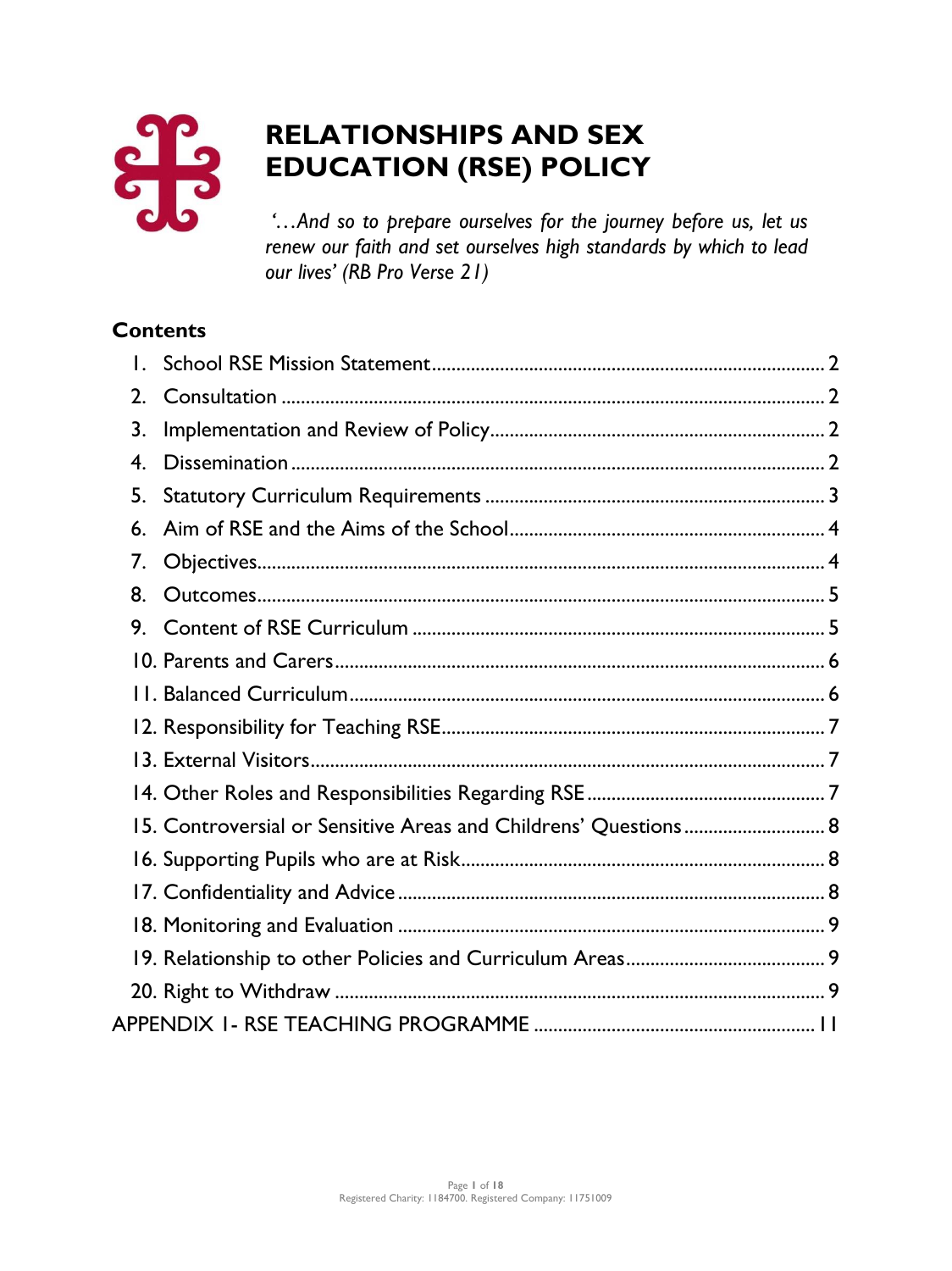## <span id="page-1-0"></span>**1. School RSE Mission Statement**

1.1. In this policy the Governors and Teachers, in partnership with pupils and their parents, set out their intentions about relationships and sex education (RSE). We set out our rationale for and approach to relationships and sex education in the school.

## <span id="page-1-1"></span>**2. Consultation**

- School Council:
- review of RSE curriculum content with Head of Theology, Head of Biology, Co-ordinator of Personal, Social, Health and Economic Education (PSHEE), Chaplain and Director of Pastoral Care;
- consultation with the Head of Nursing; and
- Consultation with School Governors.

## <span id="page-1-2"></span>**3. Implementation and Review of Policy**

3.1. Implementation of the policy will take place after consultation with the Governors in the Michaelmas Term 2020

3.2. This policy will be reviewed every 2 years by the Senior Leadership Team, the Governing Body and Staff. The next review date is September 2021.

#### <span id="page-1-3"></span>**4. Dissemination**

4.1. The draft policy will be given to all members of the Governing Body, and all teaching and non-teaching members of staff.

4.2. Copies of the document will be available to all parents through the school's website and a copy is available in the school office.

4.3. Details of the content of the RSE curriculum will also be published on the school's web site.

## 4.4. The DFE Guidance<sup>1</sup> states,

'…*the aim of RSE is to give young people the information they need to help them develop healthy, nurturing relationships of all kinds, not just intimate relationships. It should enable them to know what a healthy relationship looks like and what makes a good friend, a good colleague and a successful marriage, civil partnership or other type of committed relationship. It should also cover contraception, developing intimate relationships and resisting pressure to have sex (and not applying pressure). It should teach what is acceptable and unacceptable behaviour in relationships. This will help pupils understand the positive effects that good relationships have on their mental wellbeing, identify when relationships are not right and understand how such situations can be managed.'*

<sup>1</sup> Relationships Education, Relationships and Sex Education and Health Education, February 2019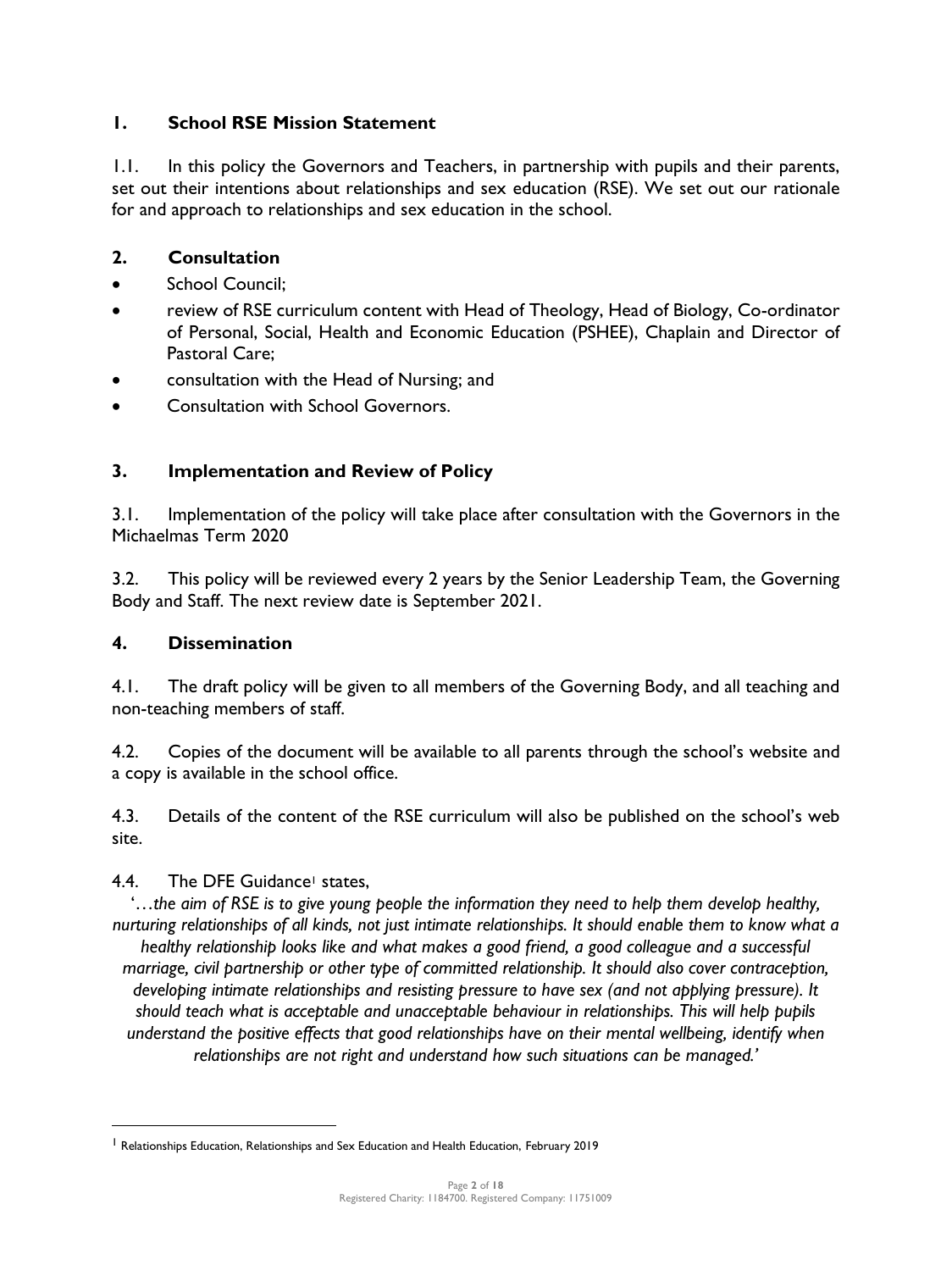- 4.5. The DFE identify five main elements:
- Family;
- respectful relationships, including friendships;
- being safe;
- online and media; and
- intimate and sexual relationships, including sexual health.

#### <span id="page-2-0"></span>**5. Statutory Curriculum Requirements**

5.1. We are legally required to teach those aspects of RSE which are statutory parts of National Curriculum Science. However, the reasons for our inclusion of RSE go further.

#### 5.2. Rationale 'I HAVE COME THAT YOU MIGHT HAVE LIFE AND HAVE IT TO THE FULL' (Jn.10.10)

We are involved in relationships and sex education precisely because of our Christian beliefs about God and about the human person. The belief in the unique dignity of the human person made in the image and likeness of God underpins the approach to all education in our School. Our approach to RSE therefore is rooted in the Catholic Church's teaching of the human person and presented in a positive framework of Christian ideals.

At the heart of the Christian life is the Trinity, Father, Son and Spirit in communion, united in loving relationship and embracing all people and all creation. As a consequence of the Christian belief that we are made in the image and likeness of God, gender and sexuality are seen as God's gift, reflect God's beauty, and share in the divine creativity. RSE, therefore, will be placed firmly within the context of relationship as it is there that sexuality grows and develops.

Following the guidance of the Bishops of England and Wales and as advocated by the DFE (and the Welsh Assembly Government) RSE will be firmly embedded in the PSHEE framework as it is concerned with nurturing human wholeness and integral to the physical, spiritual, emotional, moral, social and intellectual development of pupils. It is centred on Christ's vision of being human as good news and will be positive and prudent, showing the potential for development, while enabling the dangers and risks involved to be understood and appreciated.

All RSE will be in accordance with the Church's moral teaching. It will emphasise the central importance of marriage and the family whilst acknowledging that all pupils have a fundamental right to have their life respected whatever household they come from and support will be provided to help pupils deal with different sets of values.

Our programme enshrines Catholic values relating to the importance of stable relationships, marriage and family life. It also promotes those virtues which are essential in responding to the God's call to love others with a proper respect for their dignity and the dignity of the human body. The following virtues will be explicitly explored and promoted: faithfulness, fruitfulness, chastity, integrity, prudence, mercy and compassion.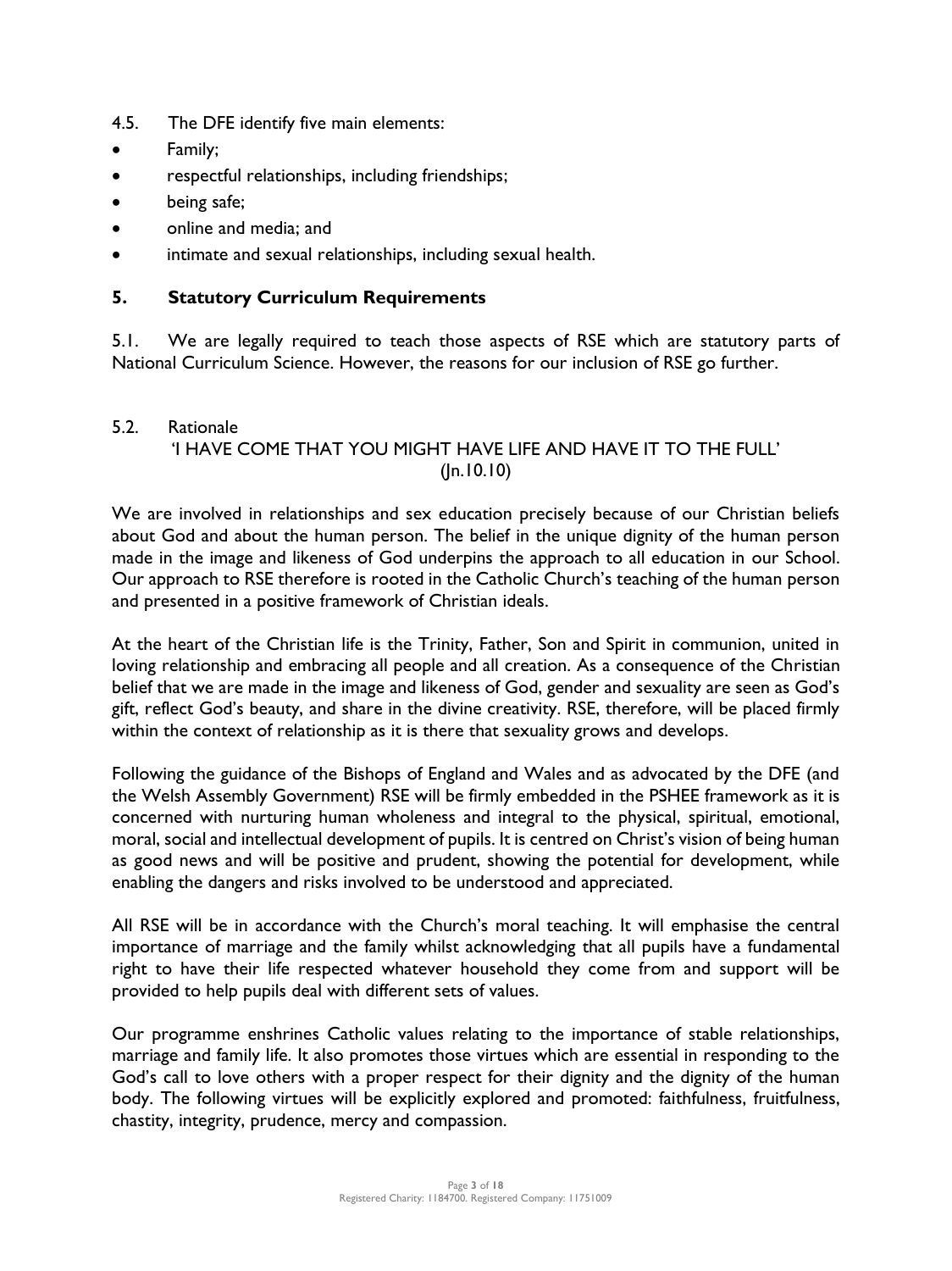## <span id="page-3-0"></span>**6. Aim of RSE and the Aims of the School**

6.1. Our key aims commits us to the education of the whole child (spiritual, physical, intellectual, moral, social, cultural, emotional) and we believe that RSE is an integral part of this education. Furthermore, our school aims to raise pupils' self-esteem, help them to grow in knowledge and understanding, recognise the value of all persons and develop caring and sensitive attitudes. It is in this context that we commit ourselves:

6.2. In partnership with parents, to provide children and young people with a *'positive and prudent sexual education*' <sup>2</sup> which is compatible with their physical, cognitive, psychological, and spiritual maturity, and rooted in a Catholic vision of education and the human person.

## <span id="page-3-1"></span>**7. Objectives**

## 7.1. To develop the following **attitudes and virtues**:

- reverence for the gift of human sexuality and fertility;
- respect for the dignity of every human being in their own person and in the person of others;
- joy in the goodness of the created world and their own bodily natures;
- responsibility for their own actions and a recognition of the impact of these on others;
- recognising and valuing their own sexual identity and that of others;
- celebrating the gift of life-long, self-giving love;
- recognising the importance of marriage and family life; and
- fidelity in relationships.

## 7.2. To develop the following **personal and social skills**:

- making sound judgements and good choices which have integrity and which are respectful of the individual's commitments;
- loving and being loved, and the ability to form friendships and loving, stable relationships free from exploitation, abuse and bullying;
- managing emotions within relationships, and when relationships break down, with confidence, sensitivity and dignity;
- managing conflict positively, recognising the value of difference;
- cultivating humility, mercy and compassion, learning to forgive and be forgiven;
- developing self-esteem and confidence, demonstrating self-respect and empathy for others;
- building resilience and the ability to resist unwanted pressures, recognising the influence and impact of the media, internet and peer groups and so developing the ability to assess pressures and respond appropriately;

<sup>2</sup> Gravissimum Educationis 1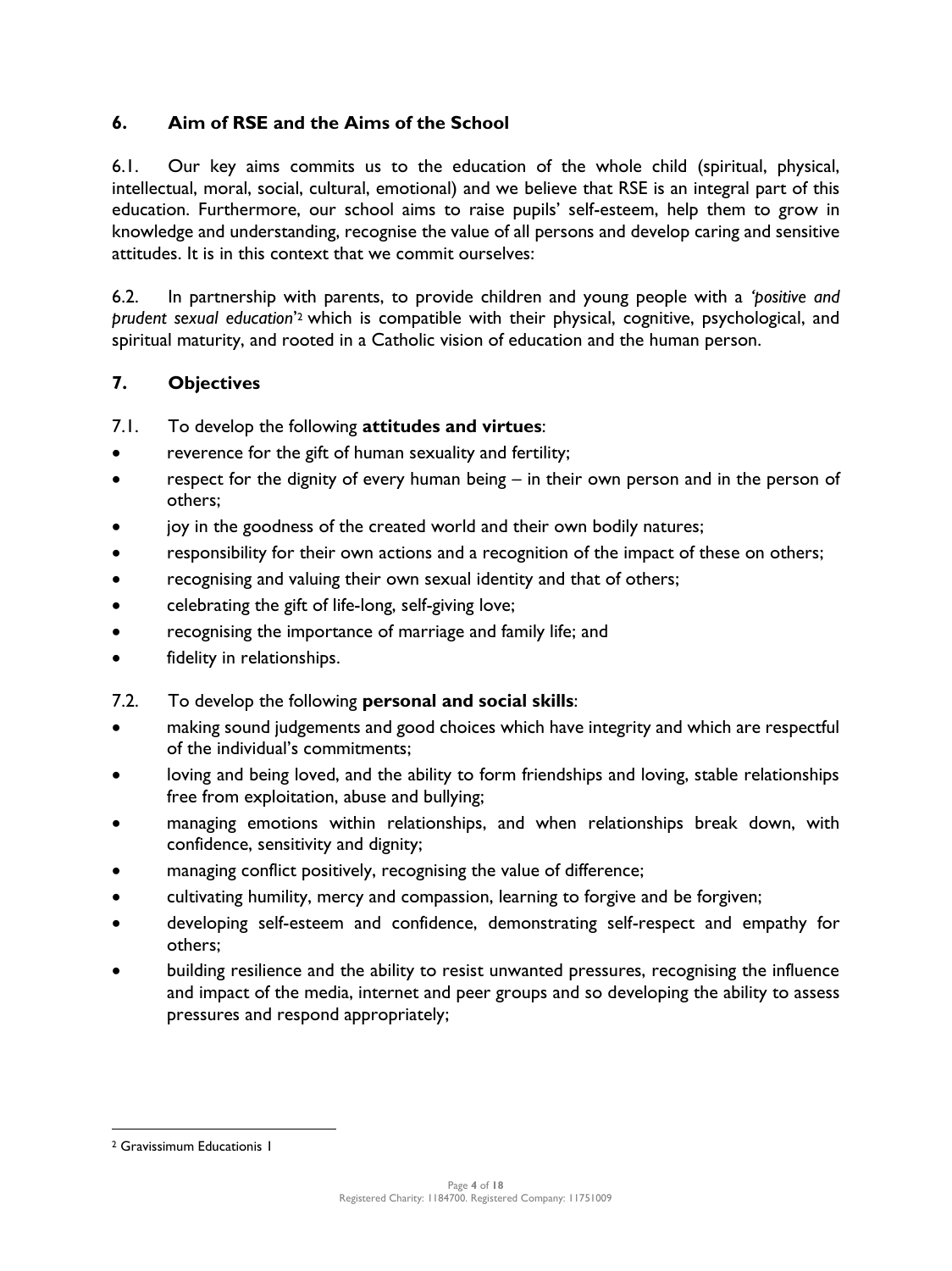- being patient, delaying gratification and learning to recognise the appropriate stages in the development of relationships, and how to love chastely; and
- assessing risks and managing behaviours in order to minimise the risk to health and personal integrity.
- 7.3. To know and understand:
- the Church's teaching on relationships and the nature and meaning of sexual love;
- the Church's teaching on marriage and the importance of marriage and family life;
- the centrality and importance of virtue in guiding human living and loving;
- the physical and psychological changes that accompany puberty;
- the facts about human reproduction, how love is expressed sexually and how sexual love plays an essential and sacred role in procreation;
- how to manage fertility in a way which is compatible with their stage of life, their own values and commitments, including an understanding of the difference between natural family planning and artificial contraception; and
- how to keep themselves safe from sexually transmitted infections and how to avoid unintended pregnancy, including where to go for advice.

#### <span id="page-4-0"></span>**8. Outcomes**

#### 8.1. Inclusion and Differentiated Learning

We will ensure RSE is sensitive to the different needs of individual pupils in respect to pupils' different abilities, levels of maturity and personal circumstances; for example their own sexual orientation, faith or culture and is taught in a way that does not subject pupils to discrimination. Lessons will also help children to realise the nature and consequences of discrimination, teasing, bullying and aggressive behaviours (including cyber-bullying), use of prejudice-based language and how to respond and ask for help.

#### 8.2. Equalities Obligations

The governing body have wider responsibilities under the Equalities Act 2010 and will ensure that our school strives to do the best for all of the pupils, irrespective of disability, educational needs, race, nationality, ethnic or national origin, pregnancy, maternity, sex, gender identity, religion or sexual orientation or whether they are looked after children. We will make reference to the Accessibility Plan to ensure inclusion.

#### <span id="page-4-1"></span>**9. Content of RSE Curriculum**

- 9.1. The five aspects of RSE are as follows:
- family;
- respectful relationships, including friendships;
- being safe;
- online and media; and
- Intimate and sexual relationships, including sexual health.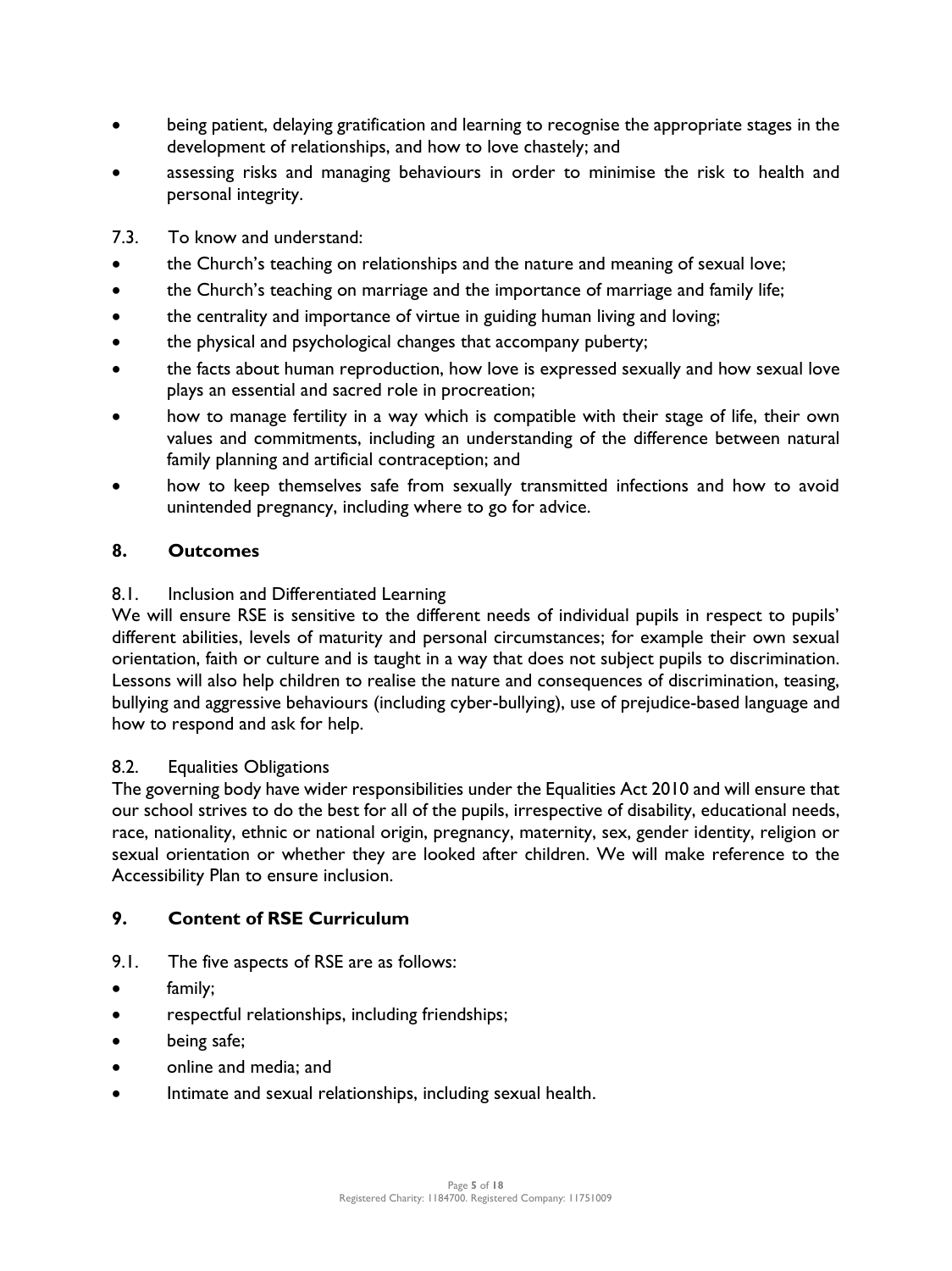9.2. This content will be provided in a whole school approach through the ethos of the school, a cross-curricular dimension, the delivery of tutoring, PSHEE lessons and specific lessons on a relationships and sex education by specialist teachers.

9.3. The programme, illustrated in Appendix 1, is continual and developmental, allowing the learning needs to reflect each stage of the development of the person. Since we are committed to the education of the whole person, teaching on relationships and sexuality is cross-curricular, using PSHEE, Tutoring, Curricular Subjects, General RS and the Sixth Form Talks programme to deliver appropriate aspects of the curriculum. It is integrated, with the school working in partnership with parents to give our pupils a consistent message about the meaning and value of human sexuality at home and at school. The school will ensure that our pupils are given a broad and balanced RSE programme which provides them with clear, factual, scientific information when relevant and meets the statutory requirements. RSE is co-ordinated by the Director of Pastoral Care.

## <span id="page-5-0"></span>**10. Parents and Carers**

10.1. We recognise that parents (and other carers who stand in their place) are the primary educators of their children. As a Catholic school, we provide the principal means by which the Church assists parents and carers in educating their children. Parents/carers will be informed by letter when the more sensitive aspects of RSE will be covered in order that they can be prepared to talk and answer questions about their children's learning.

10.2. Parents will be consulted before this policy is ratified by the governors. They will be able to view the lesson objectives and resources used by the school in the RSE programme. Our aim is that, at the end of the consultation process, every parent and carer will have full confidence in the school's RSE programme to meet their child's needs.

10.3. Parents have *the right to withdraw* their children from RSE except in those elements which are required by the National Curriculum science orders. Should parents wish to withdraw their children they are asked to notify the school by contacting the Head in writing. The school will provide alternative arrangements for the pupil.

## <span id="page-5-1"></span>**11. Balanced Curriculum**

11.1. Whilst promoting Catholic values and virtues and teaching in accordance with Church teaching, we will ensure that pupils are offered a balanced programme by providing an RSE programme that offers a range of viewpoints on issues. Pupils will also receive clear scientific information as well as covering the aspects of the law pertaining to RSE (relating to forcedmarriage, female genital mutilation, abortion, the age of consent and legislation relating to equality). Knowing about facts and enabling young people to explore differing viewpoints is not the same as promoting behaviour and is not incompatible with our school's promotion of Catholic teaching.

11.2. We will ensure that pupils have access to the learning they need to stay safe, healthy and understand their rights as individuals.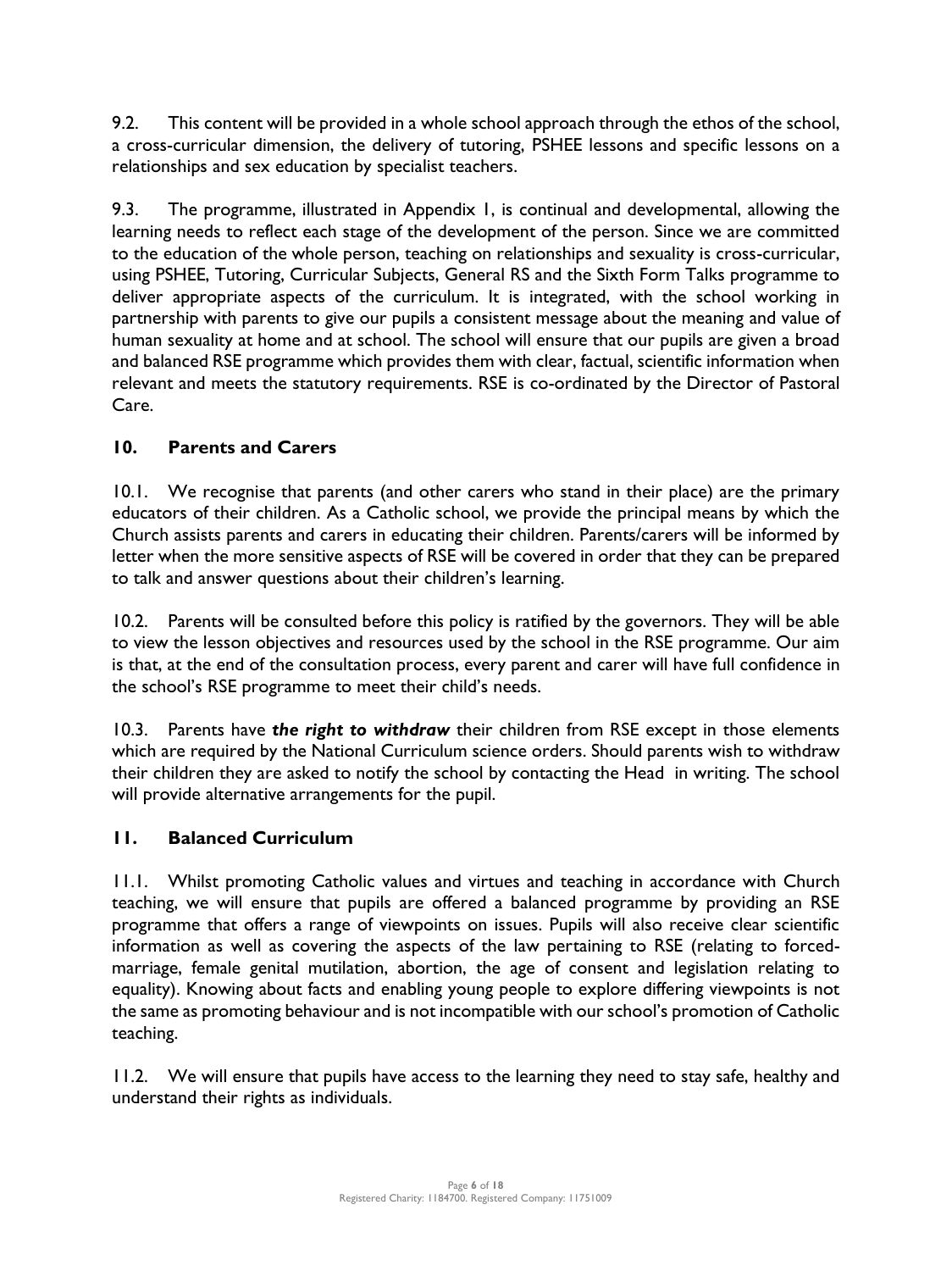## <span id="page-6-0"></span>**12. Responsibility for Teaching RSE**

12.1. Responsibility for the specific relationships and sex education programme lies with the Director of Pastoral Care. Whilst some topics may be covered by specialist staff, all staff will be involved in developing the attitudes and values aspect of the RSE programme. They will be role models for pupils of good, healthy, wholesome relationships as between staff, other adults and pupils. They will also be contributing to the development of pupils' personal and social skills.

## <span id="page-6-1"></span>**13. External Visitors**

13.1. Our school will often call upon help and guidance from outside agencies and health specialists to deliver aspects of RSE. Such visits will always complement the current programme and never substitute or replace teacher led sessions.

13.2. All external speakers will be recommended by a member of staff who is responsible for the delivery of the RSE programme and will be briefed as to their role and responsibility whilst they are delivering a session, this will include how to deal with disclosures or difficult questions. All content must be in line with our policy and rooted in Catholic principles and practice

## <span id="page-6-2"></span>**14. Other Roles and Responsibilities Regarding RSE**

14.1. Governors

- Draw up the RSE policy, in consultation with parents and teachers;
- Ensure that the policy is available to parents;
- Ensure that the policy is in accordance with other whole school policies, e.g., SEN, the ethos of the school and our Christian beliefs;
- Ensure that parents know of their right to withdraw their children;
- Establish a link governor to share in the monitoring and evaluation of the programme, including resources used;
- Ensure that the policy provides proper and adequate coverage of relevant National Curriculum science topics and the setting of RSE within PSHEE.

#### 14.2. Head

The Head takes overall delegated responsibility for the implementation of this policy and for liaison with the Governing Body, parents and the Diocesan Schools' Service.

## 14.3. Director of Pastoral Care

The Director of Pastoral Care, with the Head has a general responsibility for supporting other members of staff in the implementation of this policy and will provide a lead in the dissemination of the information relating to RSE and the provision of in-service training.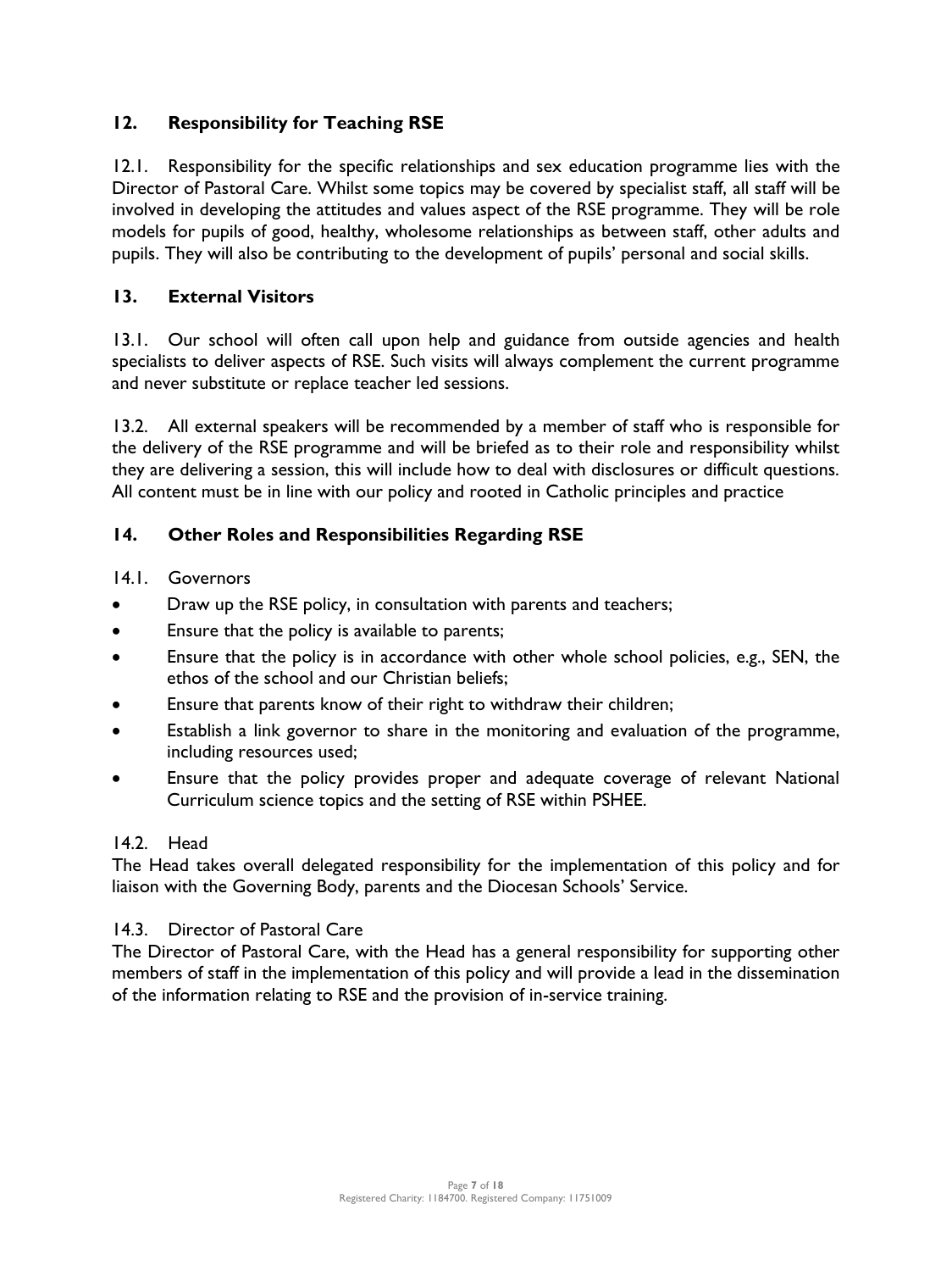14.4. All Staff

- RSE is a whole school issue.
- All teachers have a responsibility of care; as well as fostering academic progress they should actively contribute to the guardianship and guidance of the physical, moral and spiritual well-being of their pupils.
- Teachers will be expected to teach RSE in accordance with the Catholic Ethos of the school.
- Appropriate training will be made available for staff teaching RSE. Staff have been included in the development of this policy and all staff should be aware of the policy and how it relates to them.

## <span id="page-7-0"></span>**15. Controversial or Sensitive Areas and Childrens' Questions**

15.1. The School want to promote a healthy, positive atmosphere in which RSE can take place. They want to ensure that pupils can ask questions freely, be confident that their questions will be answered, and be sure that they will be free from bullying or harassment from other children and young people.

15.2. There will always be sensitive or controversial issues in the field of RSE. These may be a matter of maturity, of personal involvement or experience of children, of disagreement with the official teaching of the Church, of illegal activity or other doubtful, dubious or harmful activity. The School believes that children are best educated, protected from harm and exploitation by discussing such issues openly within the context of the RSE programme. The use of ground rules, negotiated between teachers and pupils, will help to create a supportive climate for discussion3.

#### <span id="page-7-1"></span>**16. Supporting Pupils who are at Risk**

16.1. Children will also need to feel safe and secure in the environment in which RSE takes place. Effective RSE will provide opportunities for discussion of what is and is not appropriate in relationships. Such discussion may well lead to disclosure of a safeguarding issue. Teachers will need to be aware of the needs of their pupils and not let any fears and worries go unnoticed. Where a teacher suspects that a child or young person is a victim of or is at risk of abuse they are required to follow the school's safeguarding policy and immediately inform the Designated Safeguarding Lead of Deputy DSLs.

#### <span id="page-7-2"></span>**17. Confidentiality and Advice**

17.1. All governors, all teachers, all support staff, all parents and all pupils are made aware of this policy, particularly as it relates to issues of advice and confidentiality.

<sup>3</sup> See also Sex and Relationship Guidance, 4.5 'Dealing with questions' 0116/2000, Department for Education and Employment, July 2000 for more detail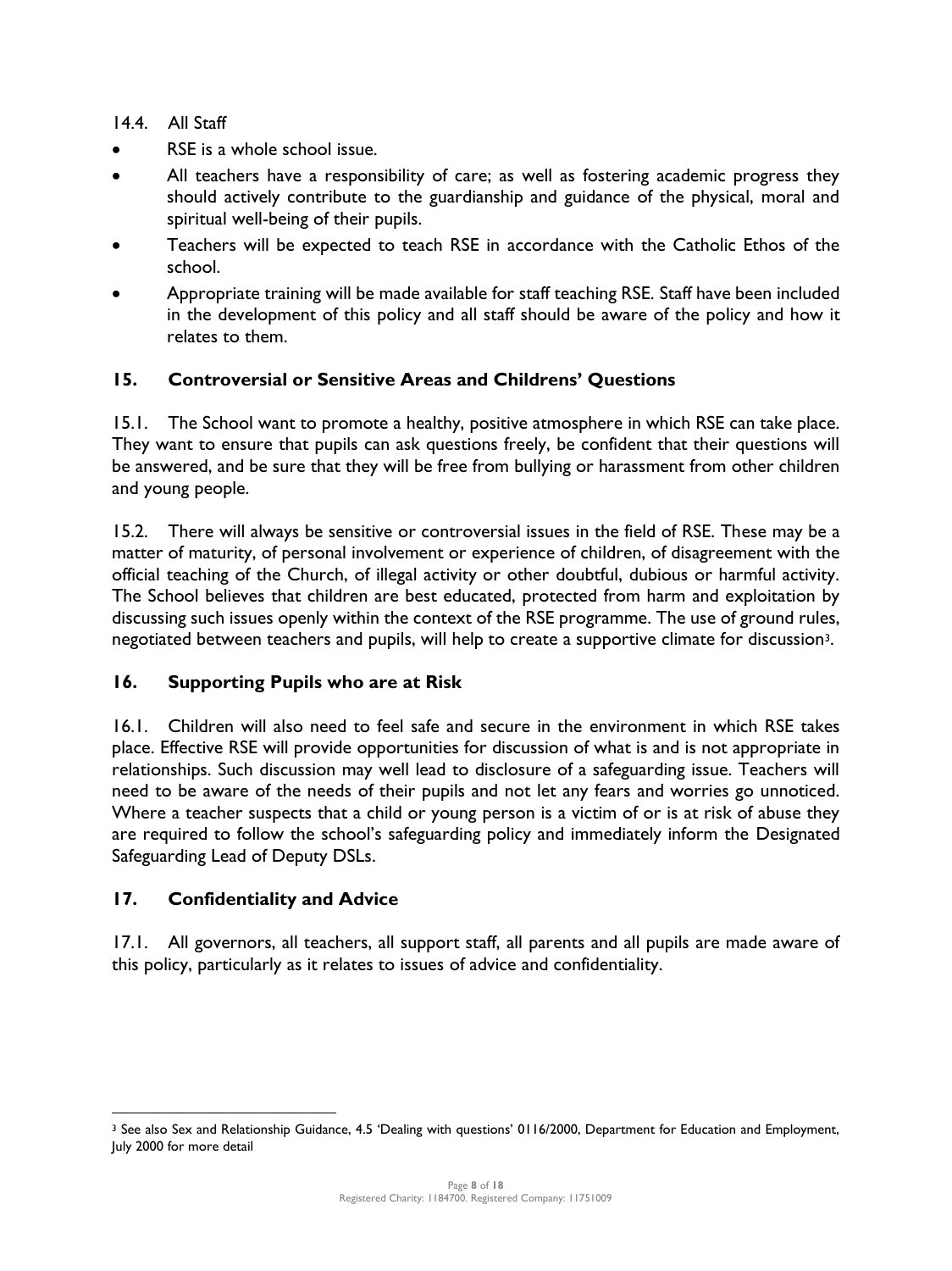17.2. All lessons, especially those in the RSE programme, will have the best interests of pupils at heart, enabling them to grow in knowledge and understanding of relationships and sex, developing appropriate personal and social skills and becoming appreciative of the values and attitudes which underpin the Christian understanding of what it means to be fully human.

17.3. Pupils will be encouraged to talk to their parents about the issues which are discussed in the programme. Teachers will always help pupils facing personal difficulties and inform the relevant pastoral staff to ensure wrap around care and a whole school approach. Teachers should explain to pupils that they cannot offer unconditional confidentiality, in matters which are illegal or abusive for instance. Teachers will explain that in such circumstance they would have to inform others, e.g., parents, Head, but that the pupils would always be informed first that such action was going to be taken. This will be also be spoken about in the termly Pastoral Talks by the Director of Pastoral Care and the start of year safeguarding brief to each house.

#### <span id="page-8-0"></span>**18. Monitoring and Evaluation**

18.1. The Director of Pastoral Care will monitor the provision of the various dimensions of the programme by examining plans, schemes of work and samples of pupils work at regular intervals.

18.2. The programme will be evaluated annually by means of pupil questionnaires, and by discussion with pupils, staff and parents. The results of the evaluation will be reported to these groups of interested parties and their suggestions sought for improvements. The results will be made known to the Governors in the Pastoral Care report.

18.3. Governors will consider all such evaluations and suggestions before amending the policy. Governors remain ultimately responsible for the policy

## <span id="page-8-1"></span>**19. Relationship to other Policies and Curriculum Areas**

19.1. This RSE policy is to be delivered as part of the PSHEE framework. It includes guidelines about pupil safety and is compatible with the school's other policy documents.

19.2. Pupils with particular difficulties whether of a physical or intellectual nature will receive appropriately differentiated support in order to enable them to achieve mature knowledge, understanding and skills. Teaching methods will be adapted to meet the varying needs of this group of pupils.

19.3. Learning about RSE in PSHEE classes will link to/complement learning in RSE as listed in the PSHEE map (A5 document).

#### <span id="page-8-2"></span>**20. Right** to **Withdraw**

20.1. Parents have the right to request that their child be withdrawn from some or all of sex education delivered as part of statutory RSE. Upon receipt of a letter stating this intent the Head will invite parents of the child concerned into the school for a discussion. This meeting exists to ensure that both parent and pupils' wishes are understood and to clarify the nature and purpose of the curriculum. A formal record of this discussion will need to be kept.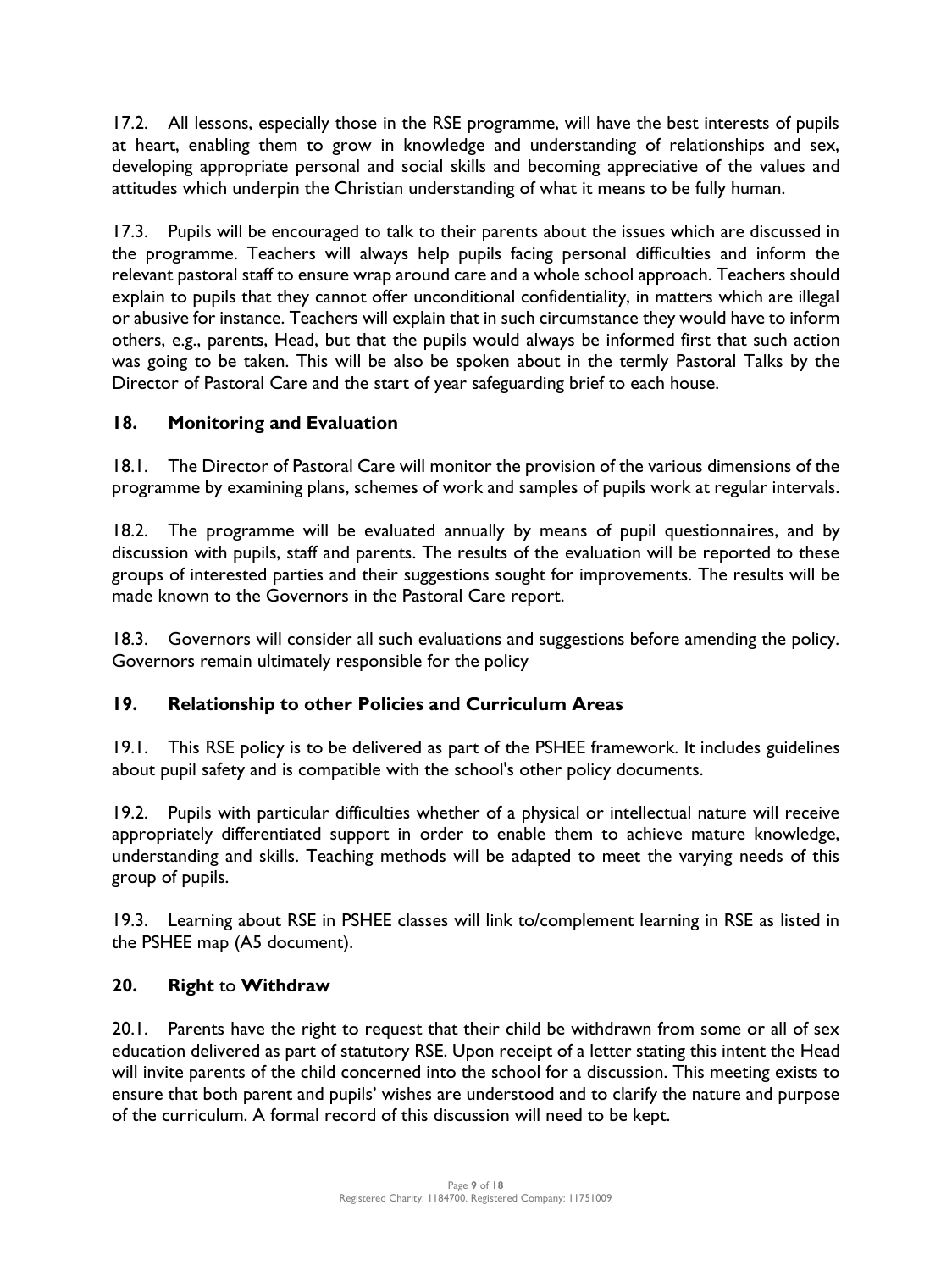20.2. Good practice will include the Head discussing with parents the benefits of receiving this important education and any detrimental effects that withdrawal might have on the child. This could include any social and emotional effects of being excluded, as well as the likelihood of the child hearing their peers' version of what was said in the classes, rather than what was directly said by the teacher (although the detrimental effects may be mitigated if the parents propose to deliver sex education to their child at home instead).

20.3. The school will respect the parents' request to withdraw the child, up to and until three terms before the child turns 16. After that point, if the child wishes to receive sex education rather than be withdrawn, the school will make arrangements to provide the child with sex education during at least one of those terms.

20.4. This same process will be followed for pupils with SEND. However there may be exceptional circumstances where the Head may want to take a pupil's specific needs arising from their SEND into account when making this decision.

| <b>Downside School Policy Approval Record</b> |                                                              |  |
|-----------------------------------------------|--------------------------------------------------------------|--|
| <b>Reviewed by</b>                            | Director of Pastoral Care                                    |  |
|                                               |                                                              |  |
| <b>Date</b>                                   | November 2021                                                |  |
| <b>Authorised by</b>                          | Chair of the Board of Governing Body                         |  |
|                                               | Giles Mercer                                                 |  |
| <b>Date</b>                                   | November 2021                                                |  |
|                                               |                                                              |  |
| <b>Next Review</b>                            | November 2022                                                |  |
|                                               |                                                              |  |
| <b>Circulation</b>                            | Governors / all staff / [volunteers] automatically           |  |
|                                               | Parents on request                                           |  |
|                                               | Published on the School's website                            |  |
|                                               |                                                              |  |
| <b>Status</b>                                 | Complies with ISI regulatory requirements September<br>202 I |  |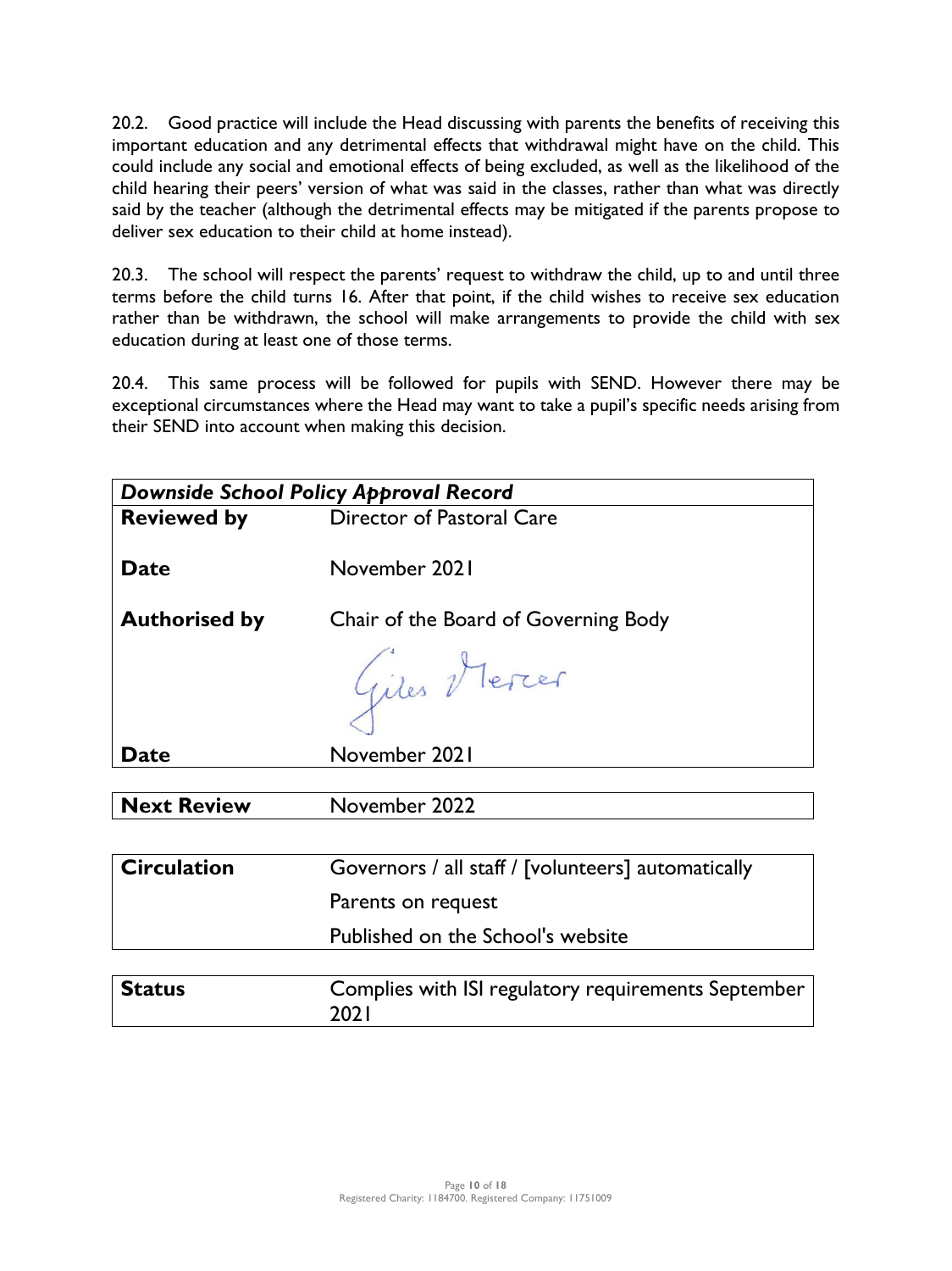# **APPENDIX 1- RSE TEACHING PROGRAMME**

<span id="page-10-0"></span>

| Key Stage 3 (First, Second & Third Form)                                                                                                                                                                                                                                                                                                                                                                                                                                                       | Key stage 4 (Fourth & Fifth form)                                                                                                                                                                                                                                                                                                                                          | <b>Key Stage 5 (Sixth Form)</b>                                                                                                                                                                                                                                                                                                                                                                                                                                                                                                                                                                                                                                                                 |
|------------------------------------------------------------------------------------------------------------------------------------------------------------------------------------------------------------------------------------------------------------------------------------------------------------------------------------------------------------------------------------------------------------------------------------------------------------------------------------------------|----------------------------------------------------------------------------------------------------------------------------------------------------------------------------------------------------------------------------------------------------------------------------------------------------------------------------------------------------------------------------|-------------------------------------------------------------------------------------------------------------------------------------------------------------------------------------------------------------------------------------------------------------------------------------------------------------------------------------------------------------------------------------------------------------------------------------------------------------------------------------------------------------------------------------------------------------------------------------------------------------------------------------------------------------------------------------------------|
| <b>FAMILY:</b><br>• that there are different types of committed,<br>stable relationships. The features of positive and<br>stable relationships and the virtues needed to<br>sustain them (e.g. trust, mutual respect, honesty)<br>in a wide variety of contexts, including family,<br>class, friendships, intimate relationships etc.<br>Some people will choose to be celibate<br>(unmarried) and to refrain from sexual activity,<br>e.g. single people, priests and those in religious life | • the roles and responsibilities of parents with<br>respect to the raising of children. The role of<br>marriage as the basis of family life and its<br>importance to the bringing up of children,<br>including an understanding of how the Church<br>supports family life<br>• how to: determine whether peers, adults or<br>sources of information are trustworthy, judge | • what marriage and civil partnerships are,<br>including their legal status e.g. that marriage and<br>partnerships carry legal<br>rights<br>civil<br>and<br>protections not available to couples who are<br>cohabiting or who have married, for example, in<br>an unregistered religious ceremony.<br>• why marriage is an important relationship choice<br>for many couples and why it must be freely                                                                                                                                                                                                                                                                                          |
| • how these relationships might contribute to<br>human happiness and their importance for<br>bringing up children. The roles, rights and<br>responsibilities of parents, carers and children in<br>families and that those families can be varied and<br>complex<br>Understand that loving, supportive family<br>relationships provide the best environment for a<br>child                                                                                                                     | when a family, friend, intimate or other<br>relationships is unsafe (and to recognise this in<br>others' relationships); and, how to seek help or<br>advice, including reporting concerns about others,<br>if needed. About harassment and how to manage<br>this. To recognise when others are using<br>manipulation, persuasion or coercion and how to<br>respond         | entered into. Understand what the Church<br>teaches about marriage, and when it is a<br>the<br>distinction<br>and<br>Sacrament<br>between<br>divorce and nullity. Know and<br>separation,<br>understand what human and divine attributes,<br>virtues and skills are required to sustain a happy,<br>authentic marriage which is life long and life giving<br>• the characteristics and legal status of other types<br>of long-term relationships. The nature and<br>importance of marriage; the distinctions between<br>Church<br>teaching,<br>marriage<br>in<br>including<br>sacramental marriage, civil marriage, civil<br>other stable,<br>partnerships<br>and<br>long-term<br>relationships |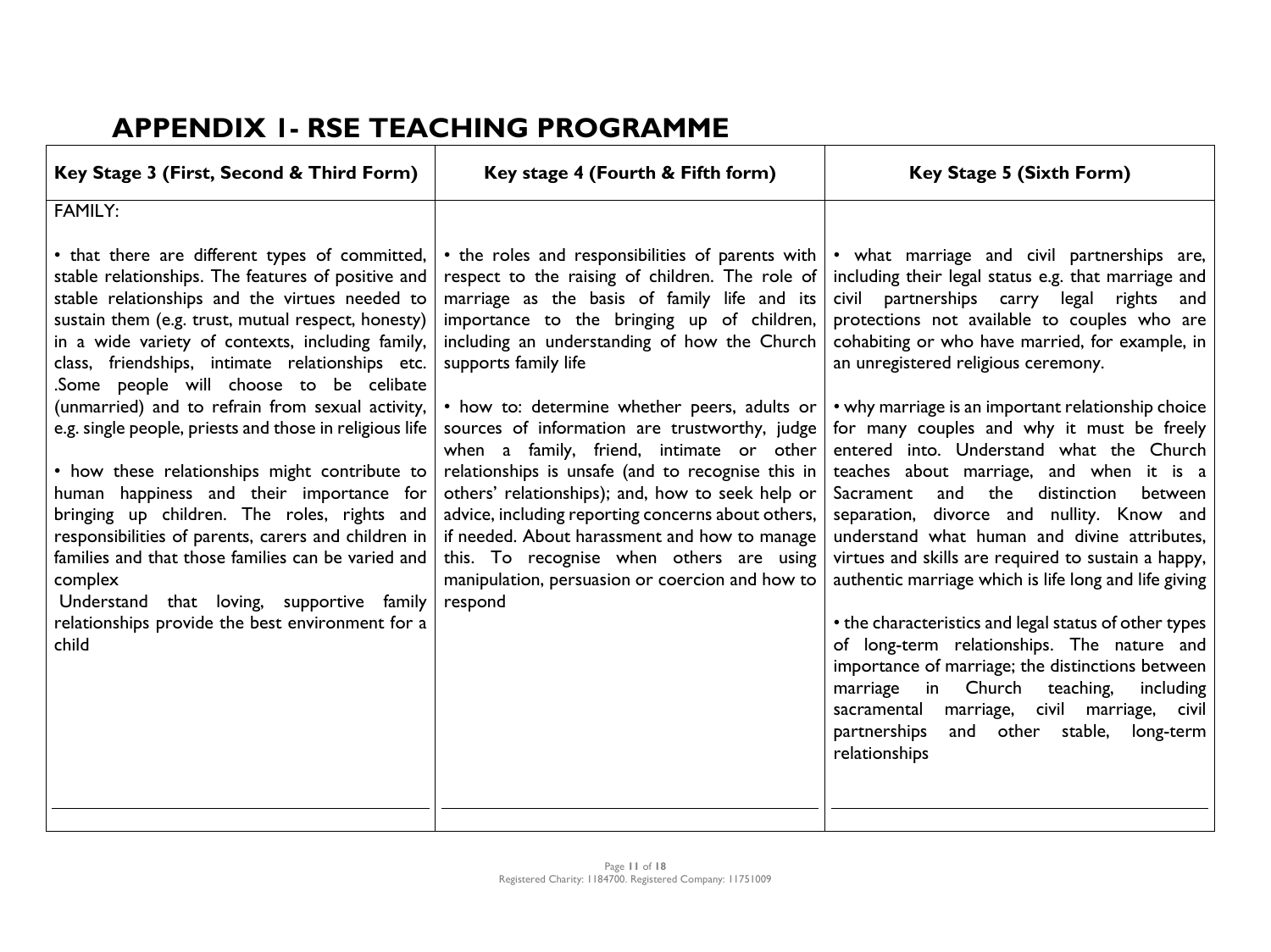| RESPECTFUL RELATIONSHIPS, INCLUDING                                                                                                                                                                                                                                                                                                                                                                                                                                                                                                                                                                                                                                                                                                                                                       |                                                                                                                                                                                                                                                                                                                                                                                                                                                                                                                                                                                          |                                                                                                                                 |
|-------------------------------------------------------------------------------------------------------------------------------------------------------------------------------------------------------------------------------------------------------------------------------------------------------------------------------------------------------------------------------------------------------------------------------------------------------------------------------------------------------------------------------------------------------------------------------------------------------------------------------------------------------------------------------------------------------------------------------------------------------------------------------------------|------------------------------------------------------------------------------------------------------------------------------------------------------------------------------------------------------------------------------------------------------------------------------------------------------------------------------------------------------------------------------------------------------------------------------------------------------------------------------------------------------------------------------------------------------------------------------------------|---------------------------------------------------------------------------------------------------------------------------------|
| <b>FRIENDSHIPS:</b>                                                                                                                                                                                                                                                                                                                                                                                                                                                                                                                                                                                                                                                                                                                                                                       |                                                                                                                                                                                                                                                                                                                                                                                                                                                                                                                                                                                          |                                                                                                                                 |
| • the characteristics of positive and healthy<br>friendships (both on and offline) including: trust,<br>respect, honesty, boundaries, privacy, consent<br>and the management of conflict, reconciliation<br>and ending relationships. This includes different<br>(non-sexual) types of relationship. The features of<br>positive and stable relationships and the virtues<br>needed to sustain them (e.g. trust, mutual respect,<br>honesty) in a wide variety of contexts, including<br>family, class, friendships, intimate relationships<br>etc.<br>• how stereotypes, in particular stereotypes<br>based on sex, gender, race, religion, sexual<br>orientation or disability, can cause damage (e.g.<br>how they might normalise non-consensual<br>behaviour or encourage prejudice). | • what constitutes sexual harassment and sexual<br>violence and why these are always unacceptable.<br>• the legal rights and responsibilities regarding<br>equality (particularly with reference to the<br>protected characteristics as defined in the<br>Equality Act 2010) and that everyone is unique<br>and equal. About discrimination, prejudice and<br>bullying and how to respond, including<br>responsibilities<br>towards<br>those<br>who<br>are<br>experiencing these things (See protected<br>characteristics of the Equality Act 2010, Part 2,<br>Chapter 1, sections 4-12) | • that some types of behaviour<br>within<br>relationships are criminal, including<br>violent<br>behaviour and coercive control. |
| • that in school and in wider society they can<br>expect to be treated with respect by others, and<br>that in turn they should show due tolerance and<br>respect to others and others' beliefs, including<br>people in positions of authority. That<br>discriminatory language and behaviour is<br>unacceptable (e.g. sexist, racist, homophobic,<br>transphobic, disablist) and the need to challenge<br>it and how to do so. Respectful of their own<br>bodies, character and giftedness, including their<br>emerging sexual identity                                                                                                                                                                                                                                                   |                                                                                                                                                                                                                                                                                                                                                                                                                                                                                                                                                                                          |                                                                                                                                 |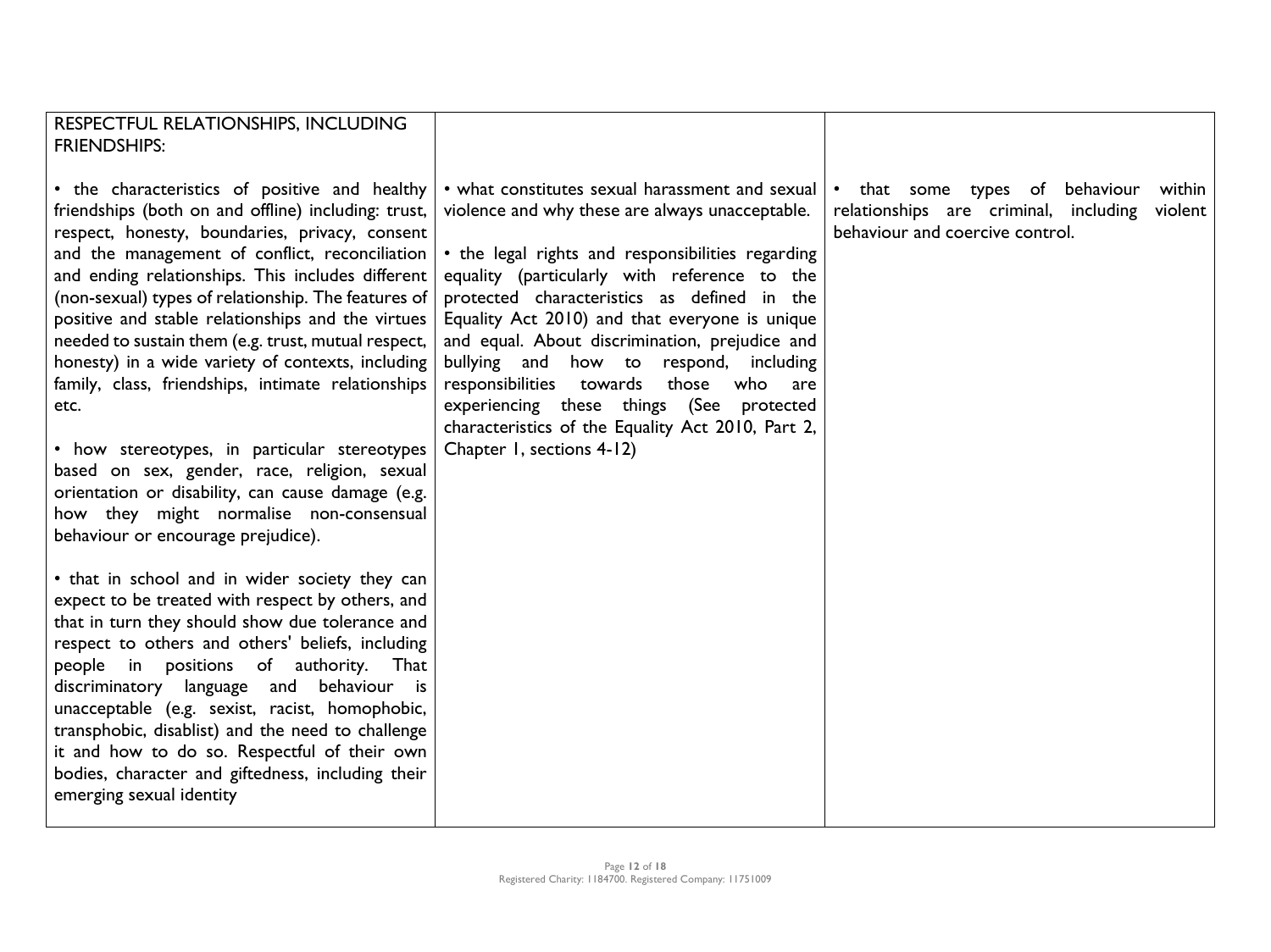| about different types of bullying (including<br>cyberbullying),<br>the<br>bullying,<br>impact<br>of<br>responsibilities of bystanders to report bullying<br>and how and where to get help. |                                                      |                                                      |
|--------------------------------------------------------------------------------------------------------------------------------------------------------------------------------------------|------------------------------------------------------|------------------------------------------------------|
| <b>ONLINE AND THE MEDIA:</b>                                                                                                                                                               |                                                      |                                                      |
| • their rights, responsibilities and opportunities                                                                                                                                         | • their rights, responsibilities and opportunities   | • their rights, responsibilities and opportunities   |
| online, including that the same expectations of                                                                                                                                            | online, including that the same expectations of      | online, including that the same expectations of      |
| behaviour apply online and offline.                                                                                                                                                        | behaviour apply online and offline.                  | behaviour apply online and offline.                  |
| • about online risks, including that any material                                                                                                                                          | • about online risks, including that any material    | • about online risks, including that any material    |
| someone provides to another has the potential to                                                                                                                                           | someone provides to another has the potential to     | someone provides to another has the potential to     |
| be shared online and the difficulty of removing                                                                                                                                            | be shared online and the difficulty of removing      | be shared online and the difficulty of removing      |
| potentially compromising material placed online.                                                                                                                                           | potentially compromising material placed online.     | potentially compromising material placed online.     |
| • not to provide material to others that they                                                                                                                                              | • not to provide material to others that they        | • not to provide material to others that they        |
| would not want shared further and not to share                                                                                                                                             | would not want shared further and not to share       | would not want shared further and not to share       |
| personal material which is sent to them.                                                                                                                                                   | personal material which is sent to them.             | personal material which is sent to them.             |
| • what to do and where to get support to report                                                                                                                                            | • what to do and where to get support to report      | • what to do and where to get support to report      |
| material or manage issues online.                                                                                                                                                          | material or manage issues online.                    | material or manage issues online.                    |
| • that specifically sexually explicit material often                                                                                                                                       | • that specifically sexually explicit material often | • that specifically sexually explicit material often |
| presents a distorted picture of sexual behaviours,                                                                                                                                         | presents a distorted picture of sexual behaviours,   | presents a distorted picture of sexual behaviours,   |
| can damage the way people see themselves in                                                                                                                                                | can damage the way people see themselves in          | can damage the way people see themselves in          |
| relation to others and negatively affect how they                                                                                                                                          | relation to others and negatively affect how they    | relation to others and negatively affect how they    |
| behave towards sexual partners. That not all                                                                                                                                               | behave towards sexual partners. That not all         | behave towards sexual partners. That not all         |
| images, language and behaviour are appropriate,                                                                                                                                            | images, language and behaviour are appropriate,      | images, language and behaviour are appropriate,      |
| including the negative effects of pornography and                                                                                                                                          | including the negative effects of pornography and    | including the negative effects of pornography and    |
| the dangers of online exploitation                                                                                                                                                         | the dangers of online exploitation                   | the dangers of online exploitation                   |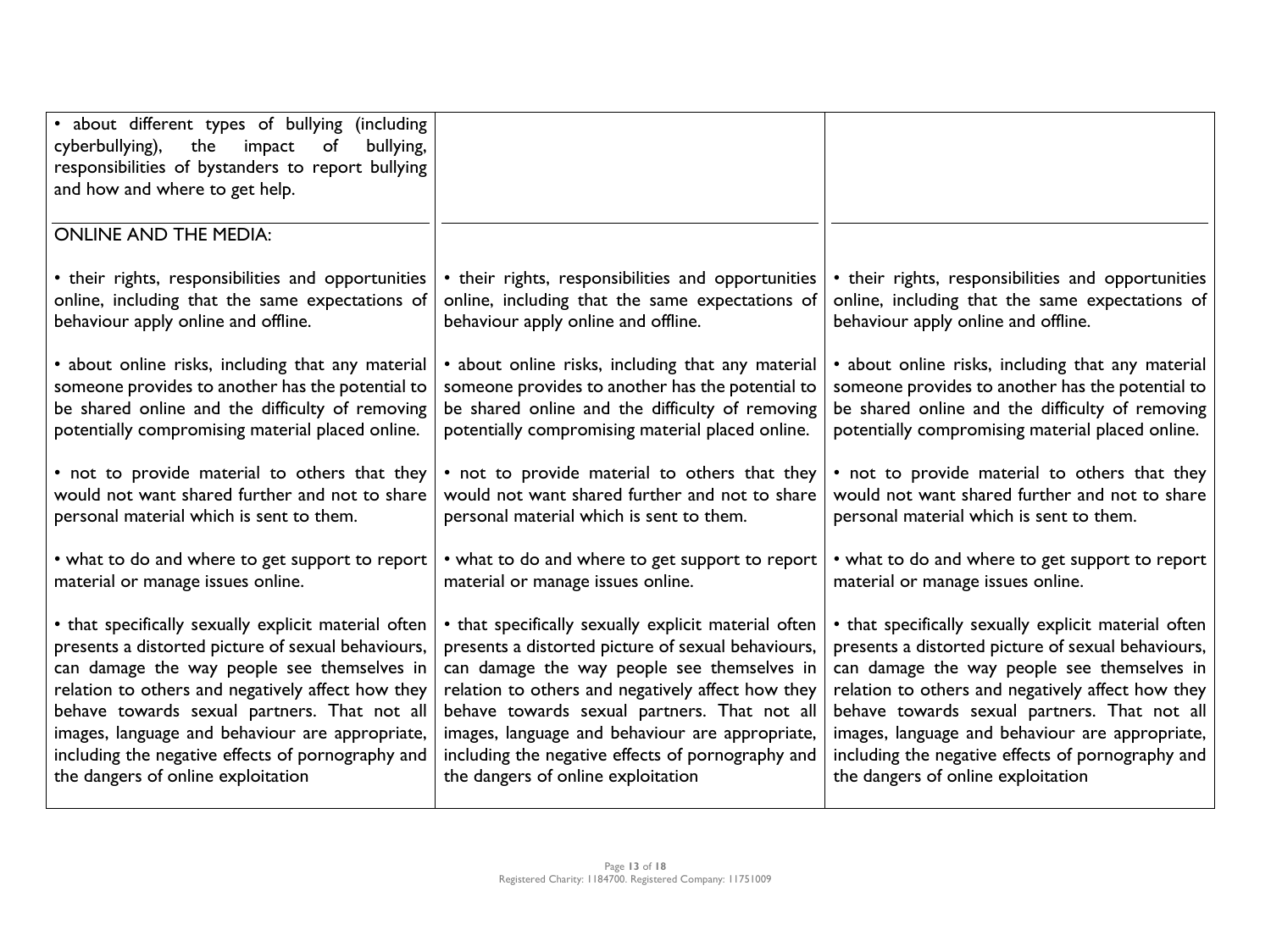| • that sharing and viewing indecent images of<br>children (including those created by children) is<br>against the law. How to use technology safely,<br>including social media and consideration of their<br>"digital footprint" and the law regarding the<br>sharing of images<br>• how information and data is generated,                                                                                                                                                                                                                                                                         | • that sharing and viewing indecent images of<br>children (including those created by children) is<br>against the law. How to use technology safely,<br>including social media and consideration of their<br>"digital footprint" and the law regarding the<br>sharing of images<br>• how information and data is generated,                                                                                                                                                                                                                                                                                                                                                                                                                                                                                                                                                       | • that sharing and viewing indecent images of<br>children (including those created by children) is<br>against the law. How to use technology safely,<br>including social media and consideration of their<br>"digital footprint" and the law regarding the<br>sharing of images<br>• how information and data is generated,                                                                                                                                                                                                                                                                                                                                                                                                                                                                                                          |
|-----------------------------------------------------------------------------------------------------------------------------------------------------------------------------------------------------------------------------------------------------------------------------------------------------------------------------------------------------------------------------------------------------------------------------------------------------------------------------------------------------------------------------------------------------------------------------------------------------|-----------------------------------------------------------------------------------------------------------------------------------------------------------------------------------------------------------------------------------------------------------------------------------------------------------------------------------------------------------------------------------------------------------------------------------------------------------------------------------------------------------------------------------------------------------------------------------------------------------------------------------------------------------------------------------------------------------------------------------------------------------------------------------------------------------------------------------------------------------------------------------|--------------------------------------------------------------------------------------------------------------------------------------------------------------------------------------------------------------------------------------------------------------------------------------------------------------------------------------------------------------------------------------------------------------------------------------------------------------------------------------------------------------------------------------------------------------------------------------------------------------------------------------------------------------------------------------------------------------------------------------------------------------------------------------------------------------------------------------|
| collected, shared and used online.                                                                                                                                                                                                                                                                                                                                                                                                                                                                                                                                                                  | collected, shared and used online.                                                                                                                                                                                                                                                                                                                                                                                                                                                                                                                                                                                                                                                                                                                                                                                                                                                | collected, shared and used online.                                                                                                                                                                                                                                                                                                                                                                                                                                                                                                                                                                                                                                                                                                                                                                                                   |
| <b>BEING SAFE:</b>                                                                                                                                                                                                                                                                                                                                                                                                                                                                                                                                                                                  |                                                                                                                                                                                                                                                                                                                                                                                                                                                                                                                                                                                                                                                                                                                                                                                                                                                                                   |                                                                                                                                                                                                                                                                                                                                                                                                                                                                                                                                                                                                                                                                                                                                                                                                                                      |
| • how people can actively communicate and<br>recognise consent from others, including sexual<br>consent, and how and when consent can be<br>withdrawn (on and offline). The law in relation to<br>consent, including the legal age of consent for<br>sexual activity, the legal definition of consent and<br>the responsibility in law for the seeker of consent<br>to ensure that consent has been given. The<br>concept of consent in relevant, age-appropriate<br>contexts building on Key Stage 3, how to seek<br>consent and to respect others' right to give, not<br>give or withdraw consent | • the concepts of, and laws relating to, sexual<br>consent, sexual exploitation, abuse, grooming,<br>coercion, harassment and domestic abuse and<br>how these can affect current and future<br>relationships. To recognise when relationships<br>are unhealthy or abusive (including the<br>unacceptability of both emotional and physical<br>abuse or violence including honour based<br>violence, forced marriage and rape) and strategies<br>to manage this or access support for self or<br>others at risk. An awareness of exploitation,<br>bullying and harassment in relationships (including<br>the unique challenges posed by online bullying and<br>the unacceptability of physical, emotional, sexual<br>abuse in all types of teenage relationships,<br>including in group settings such as gangs) and how<br>to respond<br>• how people can actively communicate and | • the concepts of, and laws relating to, sexual<br>consent, sexual exploitation, abuse, grooming,<br>coercion, harassment and domestic abuse and<br>how these can affect current and future<br>relationships. To recognise when relationships<br>are unhealthy or abusive (including the<br>unacceptability of both emotional and physical<br>abuse or violence including honour based<br>violence, forced marriage and rape) and strategies<br>to manage this or access support for self or<br>others at risk. An awareness of exploitation,<br>bullying and harassment in relationships (including<br>the unique challenges posed by online bullying and<br>the unacceptability of physical, emotional, sexual<br>abuse in all types of teenage relationships,<br>including in group settings such as gangs) and how<br>to respond |
|                                                                                                                                                                                                                                                                                                                                                                                                                                                                                                                                                                                                     | recognise consent from others, including sexual                                                                                                                                                                                                                                                                                                                                                                                                                                                                                                                                                                                                                                                                                                                                                                                                                                   |                                                                                                                                                                                                                                                                                                                                                                                                                                                                                                                                                                                                                                                                                                                                                                                                                                      |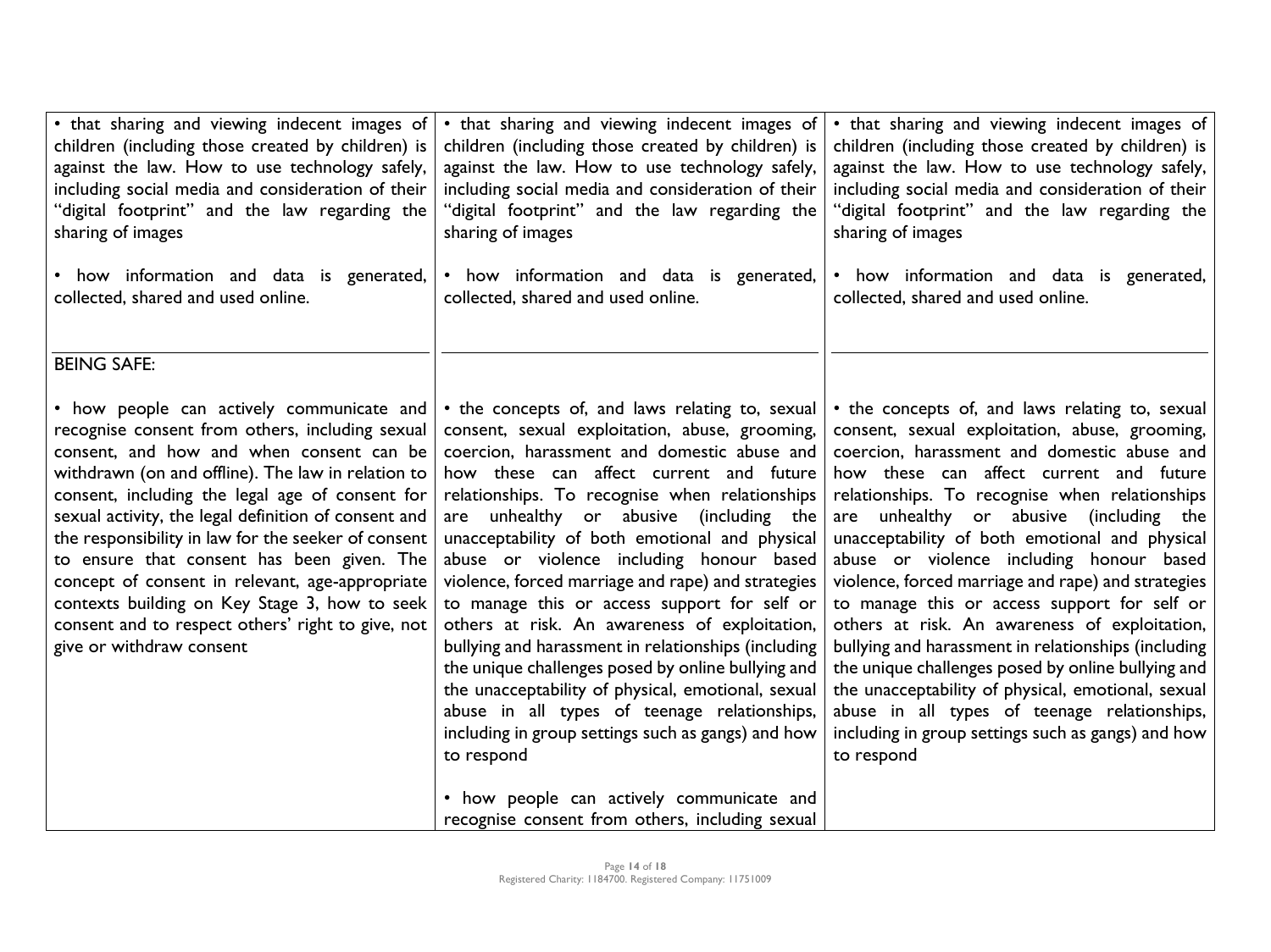|                                                                          | consent, and how and when consent can be<br>withdrawn (on and offline). The law in relation to<br>consent, including the legal age of consent for<br>sexual activity, the legal definition of consent and<br>the responsibility in law for the seeker of consent<br>to ensure that consent has been given. The<br>concept of consent in relevant, age-appropriate<br>contexts building on Key Stage 3, how to seek<br>consent and to respect others' right to give, not<br>give or withdraw consent |                                                        |
|--------------------------------------------------------------------------|-----------------------------------------------------------------------------------------------------------------------------------------------------------------------------------------------------------------------------------------------------------------------------------------------------------------------------------------------------------------------------------------------------------------------------------------------------------------------------------------------------|--------------------------------------------------------|
| INTIMATE AND SEXUAL<br><b>RELATIONSHIPS</b><br><b>AND SEXUAL HEALTH:</b> |                                                                                                                                                                                                                                                                                                                                                                                                                                                                                                     |                                                        |
| • how to recognise the characteristics and                               | • how to recognise the characteristics and                                                                                                                                                                                                                                                                                                                                                                                                                                                          | • how to recognise the characteristics and             |
| positive aspects of healthy one-to-one intimate                          | positive aspects of healthy one-to-one intimate                                                                                                                                                                                                                                                                                                                                                                                                                                                     | positive aspects of healthy one-to-one intimate        |
| relationships, which include mutual respect,                             | relationships, which include mutual respect,                                                                                                                                                                                                                                                                                                                                                                                                                                                        | relationships, which include mutual respect,           |
| consent, loyalty, trust, shared interests and                            | consent, loyalty, trust, shared interests and                                                                                                                                                                                                                                                                                                                                                                                                                                                       | consent, loyalty, trust, shared interests and          |
| outlook, sex and friendship. Loyal, able to develop                      | outlook, sex and friendship. Loyal, able to develop                                                                                                                                                                                                                                                                                                                                                                                                                                                 | outlook, sex and friendship. Loyal, able to develop    |
| and sustain friendships and the habits of                                | and sustain friendships and the habits of                                                                                                                                                                                                                                                                                                                                                                                                                                                           | and sustain friendships and the habits of              |
| commitment and compassion which make this                                | commitment and compassion which make this                                                                                                                                                                                                                                                                                                                                                                                                                                                           | commitment and compassion which make this              |
| possible. Forgiving, developing the skills to allow                      | possible. Forgiving, developing the skills to allow                                                                                                                                                                                                                                                                                                                                                                                                                                                 | possible. Forgiving, developing the skills to allow    |
| reconciliation in relationships, including the ability                   | reconciliation in relationships, including the ability                                                                                                                                                                                                                                                                                                                                                                                                                                              | reconciliation in relationships, including the ability |
| to sincerely ask for and to offer forgiveness                            | to sincerely ask for and to offer forgiveness                                                                                                                                                                                                                                                                                                                                                                                                                                                       | to sincerely ask for and to offer forgiveness          |
| • that all aspects of health can be affected by                          | • that all aspects of health can be affected by                                                                                                                                                                                                                                                                                                                                                                                                                                                     | • that all aspects of health can be affected by        |
| choices they make in sex and relationships,                              | choices they make in sex and relationships,                                                                                                                                                                                                                                                                                                                                                                                                                                                         | choices they make in sex and relationships,            |
| positively or negatively, e.g. physical, emotional,                      | positively or negatively, e.g. physical, emotional,                                                                                                                                                                                                                                                                                                                                                                                                                                                 | positively or negatively, e.g. physical, emotional,    |
| mental, sexual and reproductive health and                               | mental, sexual and reproductive health and                                                                                                                                                                                                                                                                                                                                                                                                                                                          | mental, sexual and reproductive health and             |
| wellbeing. How virtues, values, attitudes and                            | wellbeing. How virtues, values, attitudes and                                                                                                                                                                                                                                                                                                                                                                                                                                                       | wellbeing. How virtues, values, attitudes and          |
| beliefs can drive a growing sense of purpose for                         | beliefs can drive a growing sense of purpose for                                                                                                                                                                                                                                                                                                                                                                                                                                                    | beliefs can drive a growing sense of purpose for       |
| their lives                                                              | their lives                                                                                                                                                                                                                                                                                                                                                                                                                                                                                         | their lives                                            |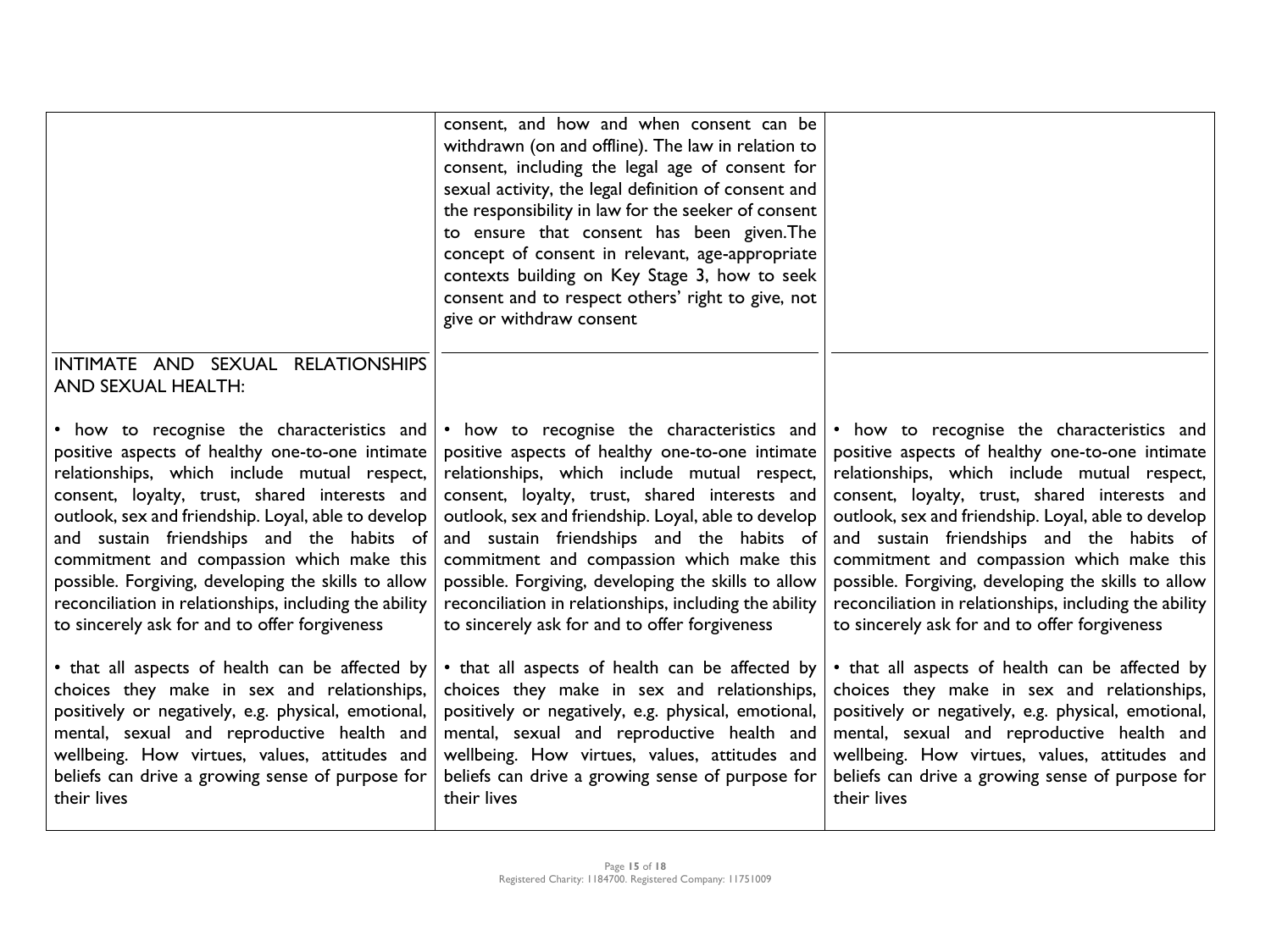• that there are a range of strategies for identifying and managing sexual pressure, including understanding peer pressure, resisting pressure and not pressurising others. Self-disciplined and able to delay or forego gratification for the sake of greater goods, appreciating the nature and importance of chastity in all relationships Discerning in their decision making, able to exercise wisdom and good judgement Determined and resilient in the face of difficulty, including the strength of character to stand up for truth and goodness in the face of pressure. Courageous in the face of new situations and in facing their fears, including the courage to be different

• that they have a choice to delay sex or to enjoy intimacy without sex. The importance and benefits of delaying sexual intercourse until ready, considering the idea of appropriateness and the importance of marriage

• how the different sexually transmitted infections (STIs), including HIV/AIDs, are transmitted, how risk can be reduced through safer sex (including through condom use) and the importance of and facts about testing. About STIs, including HIV/AIDS, how these are transmitted protective practices, including abstinence, and how to respond if they feel they or others are at risk

• the facts about reproductive health, including fertility and the potential impact of lifestyle on fertility for men and women. About human fertility, building on the learning at KS3; methods of managing conception for the purposes of achieving or avoiding pregnancy and the difference between natural and artificial methods. That fertility levels can vary in different people; can be damaged by some sexually transmitted infections and decreases with age. The negative impact of substance use on both male and female fertility and those positive lifestyle choices which maximize fertility

• that there are a range of strategies for identifying and managing sexual pressure, including understanding peer pressure, resisting pressure and not pressurising others. Self-disciplined and able to delay or forego gratification for the sake of greater goods, appreciating the nature and importance of chastity in all relationships. Discerning in their decision making, able to exercise wisdom and good judgement. Determined and resilient in the face of difficulty, including the strength of character to stand up for truth and goodness in the face of pressure. Courageous in the face of new situations and in facing their fears, including the courage to be different

• the facts about reproductive health, including fertility and the potential impact of lifestyle on fertility for men and women. About human fertility, building on the learning at KS3; methods of managing conception for the purposes of achieving or avoiding pregnancy and the difference between natural and artificial methods. That fertility levels can vary in different people; can be damaged by some sexually transmitted infections and decreases with age. The negative impact of substance use on both male and female fertility and those positive lifestyle choices which maximize fertility

• that there are a range of strategies for identifying and managing sexual pressure, including understanding peer pressure, resisting pressure and not pressurising others. Self-disciplined and able to delay or forego gratification for the sake of greater goods, appreciating the nature and importance of chastity in all relationships. Discerning in their decision making, able to exercise wisdom and good judgement. Determined and resilient in the face of difficulty, including the strength of character to stand up for truth and goodness in the face of pressure. Courageous in the face of new situations and in facing their fears, including the courage to be different

• how prevalence of some STIs , the impact they can have on those who contract them and key facts about treatment. About STIs, including • that they have a choice to delay sex or to enjoy intimacy without sex. The importance and benefits of delaying sexual intercourse until ready, • that they have a choice to delay sex or to enjoy intimacy without sex. The importance and benefits of delaying sexual intercourse until ready,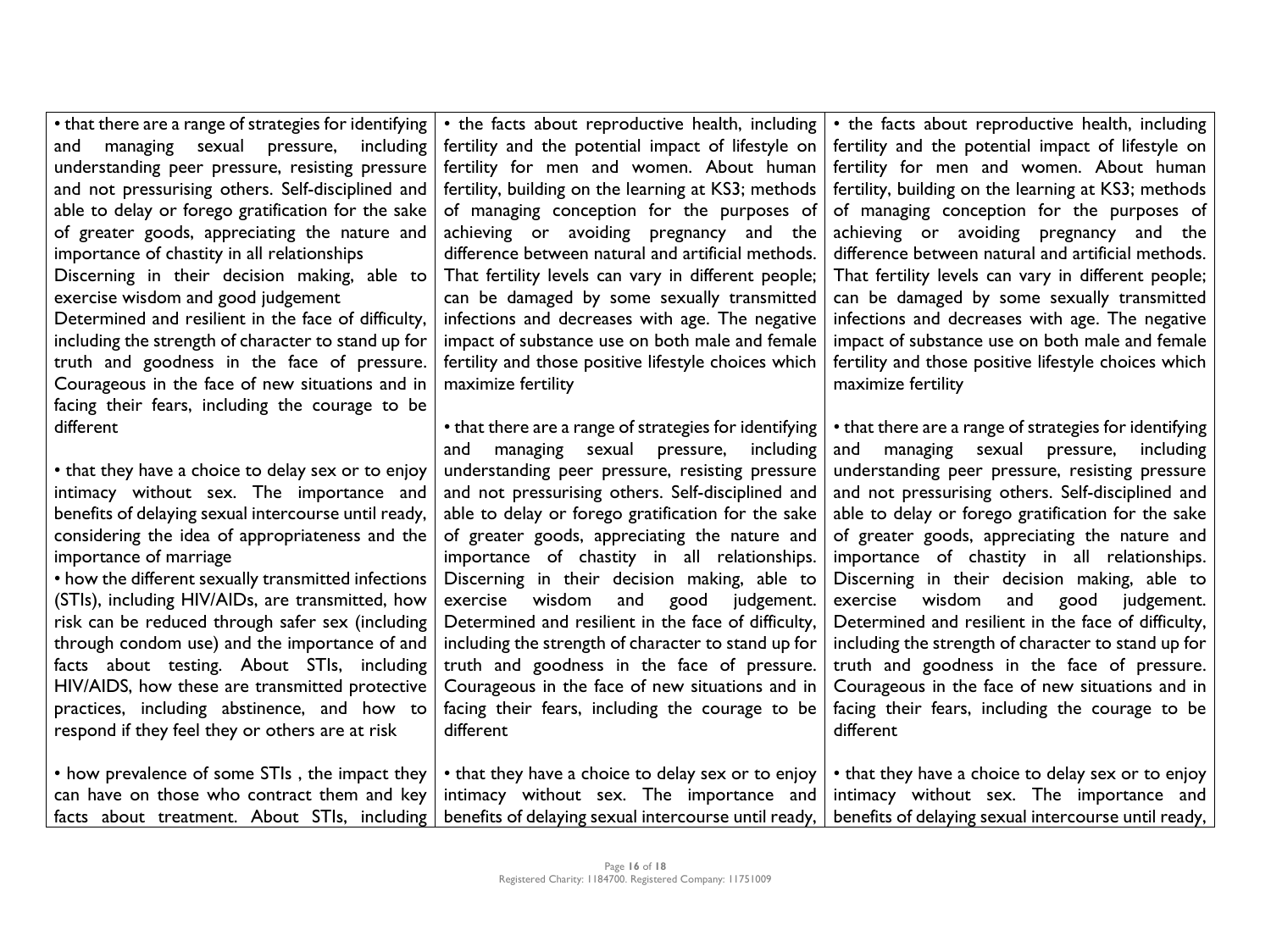| HIV/AIDS, how these are transmitted protective    | considering the idea of appropriateness and the       | considering the idea of appropriateness and the       |
|---------------------------------------------------|-------------------------------------------------------|-------------------------------------------------------|
| practices, including abstinence, and how to       | importance of marriage                                | importance of marriage                                |
| respond if they feel they or others are at risk   |                                                       |                                                       |
|                                                   | • the facts about the full range of contraceptive     | • the facts about the full range of contraceptive     |
| • how the use of alcohol and drugs can lead to    | choices and options available. About human            | choices and options available. About human            |
| behaviour. The risks and<br>risky sexual          | fertility, building on the learning at KS3; methods   | fertility, building on the learning at KS3; methods   |
| consequences of legal and illegal substance use   | of managing conception for the purposes of            | of managing conception for the purposes of            |
| including on their ability to make good decisions | achieving or avoiding pregnancy and the               | achieving or avoiding pregnancy and the               |
| in relation to sexual relationships               | difference between natural and artificial methods     | difference between natural and artificial methods     |
| • how to get further advice, including how and    |                                                       |                                                       |
| where to access confidential sexual and           | the facts<br>including<br>around<br>pregnancy         | • the facts<br>including<br>around<br>pregnancy       |
| reproductive health advice and treatment Where    | miscarriage.                                          | miscarriage.                                          |
| and how to obtain sexual health information,      |                                                       |                                                       |
| advice and support                                | • that there are choices in relation to pregnancy     | • that there are choices in relation to pregnancy     |
| About who to talk to for accurate, impartial      | (with medically and legally accurate, impartial       | (with medically and legally accurate, impartial       |
| advice and support in the event of unintended     | information on all options, including keeping the     | information on all options, including keeping the     |
| pregnancy                                         | baby, adoption, abortion and where to get further     | baby, adoption, abortion and where to get further     |
|                                                   | help). The Church's teaching on the morality of       | help). The Church's teaching on the morality of       |
|                                                   | natural and artificial methods of managing fertility, | natural and artificial methods of managing fertility, |
|                                                   | building on learning at KS3. About abortion,          | building on learning at KS3. About abortion,          |
|                                                   | including the current legal position, the risks       | including the current legal position, the risks       |
|                                                   | associated with it, the Church's position and         | associated with it, the Church's position and         |
|                                                   | other beliefs and opinions about it. The sanctity     | other beliefs and opinions about it. The sanctity     |
|                                                   | of life, and the significance of this concept in      | of life, and the significance of this concept in      |
|                                                   | debates about abortion                                | debates about abortion                                |
|                                                   |                                                       |                                                       |
|                                                   | • how the different sexually transmitted infections   | • how the different sexually transmitted infections   |
|                                                   | (STIs), including HIV/AIDs, are transmitted, how      | (STIs), including HIV/AIDs, are transmitted, how      |
|                                                   | risk can be reduced through safer sex (including      | risk can be reduced through safer sex (including      |
|                                                   | through condom use) and the importance of and         | through condom use) and the importance of and         |
|                                                   | facts about testing. About STIs, including            | facts about testing. About STIs, including            |
|                                                   | HIV/AIDS, how these are transmitted protective        | HIV/AIDS, how these are transmitted protective        |